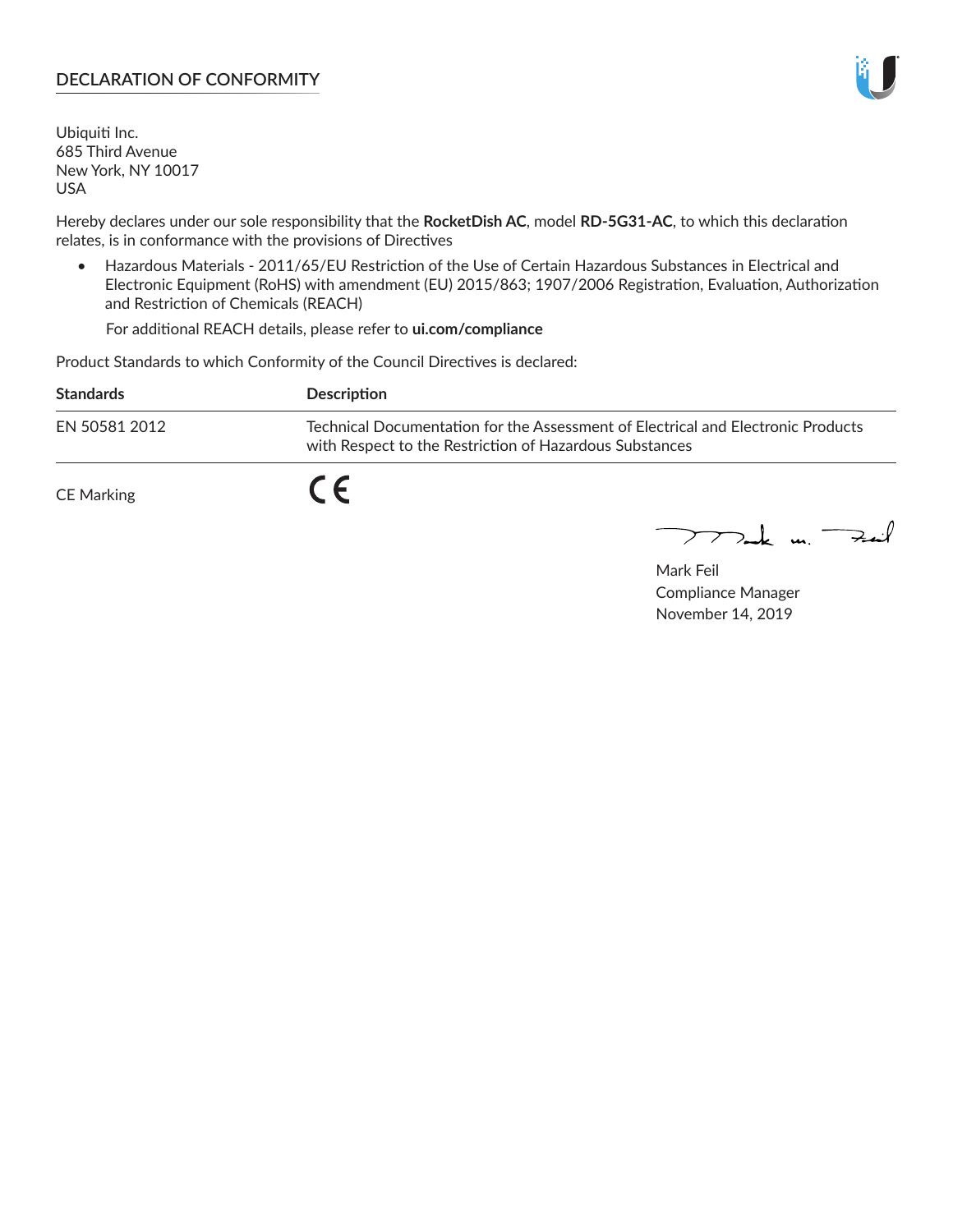# **DECLARATION OF CONFORMITY**



# **български** [Bulgarian]

С настоящото UBIQUITI декларира, че това устройство RD-5G31-AC отговаря на основните изисквания и други приложими разпоредби на Директива 2011/65/ЕС с изменение (ЕС) 2015/863.

# **Hrvatski** [Croatian]

Tvrtka UBIQUITI ovim putem izjavljuje da je ovaj uređaj RD-5G31-AC u skladu s osnovnim zahtjevima i ostalim bitnim odredbama direktiva 2011/65/EU i dopunom (EU) 2015/863.

# **Čeština** [Czech]

Společnost UBIQUITI tímto prohlašuje, že zařízení RD-5G31-AC splňuje základní požadavky a jiné související podmínky směrnice 2011/65/EU a dodatku (EU) 2015/863.

# **Dansk** [Danish]

Hermed erklærer UBIQUITI, at denne RD-5G31-AC-enhed overholder de essentielle krav og andre relevante bestemmelser i direktivet 2011/65/EU med tillæg (EU) 2015/863.

# **Nederlands** [Dutch]

UBIQUITI verklaart hierbij dat dit RD-5G31-AC-apparaat voldoet aan de essentiële vereisten en andere relevante voorwaarden uit de Europese richtlijn 2011/65/EU en gedelegeerde richtlijn (EU) 2015/863.

#### **English**

Hereby, UBIQUITI, declares that this RD-5G31-AC device, is in compliance with the essential requirements and other relevant provisions of Directive 2011/65/EU with amendment (EU) 2015/863.

### **Eesti keel** [Estonian]

Käesolevaga kinnitab UBIQUITI, et antud RD-5G31-AC seade vastab direktiivis 2011/65/EL välja toodud põhilistele nõuetele ning muudele asjakohastele sätetele, koos parandusega (EL) 2015/863.

# **Suomi** [Finnish]

UBIQUITI vakuuttaa täten, että tämä RD-5G31-AC-laite on direktiivien 2011/65/EU ja (EU) 2015/863 oleellisten vaatimusten ja muiden ehtojen mukainen.

# **Français** [French]

Par les présentes, UBIQUITI déclare que ce dispositif RD-5G31-AC est conforme aux exigences essentielles et aux autres dispositions pertinentes de la directive 2011/65/UE avec l'amendement (UE) 2015/863.

# **Deutsch** [German]

UBIQUITI erklärt hiermit, dass dieses Gerät RD-5G31-AC den grundlegenden Anforderungen und anderen relevanten Bestimmungen der Richtlinien 2011/65/EU und (EU) 2015/863 entspricht.

# **Ελληνικά** [Greek]

Δια του παρόντος η UBIQUITI δηλώνει ότι αυτή η συσκευή RD-5G31-AC συμμορφώνεται με τις βασικές απαιτήσεις και άλλες σχετικές διατάξεις της Οδηγίας 2011/65/ΕΕ με την τροποποίηση (ΕΕ) 2015/863.

# **Magyar** [Hungarian]

Az UBIQUITI kijelenti, hogy a(z) RD-5G31-AC számú eszköz megfelel a 2011/65/EU irányelv (EU) 2015/863. számú módosítása alapvető követelményeinek és egyéb vonatkozó rendelkezéseinek.

#### **Íslenska** [Icelandic]

UBIQUITI lýsir því hér með yfir að RD-5G31-AC er í samræmi við nauðsynlegar kröfur og önnur viðeigandi ákvæði í tilskipun 2011/65/EU ásamt viðbótum í (EU) 2015/863.

#### **Italiano** [Italian]

Con la presente, UBIQUITI dichiara che il presente dispositivo RD-5G31-AC è conforme ai requisiti essenziali e alle altre disposizioni pertinenti della direttiva 2011/65/UE con l'emendamento (UE) 2015/863.